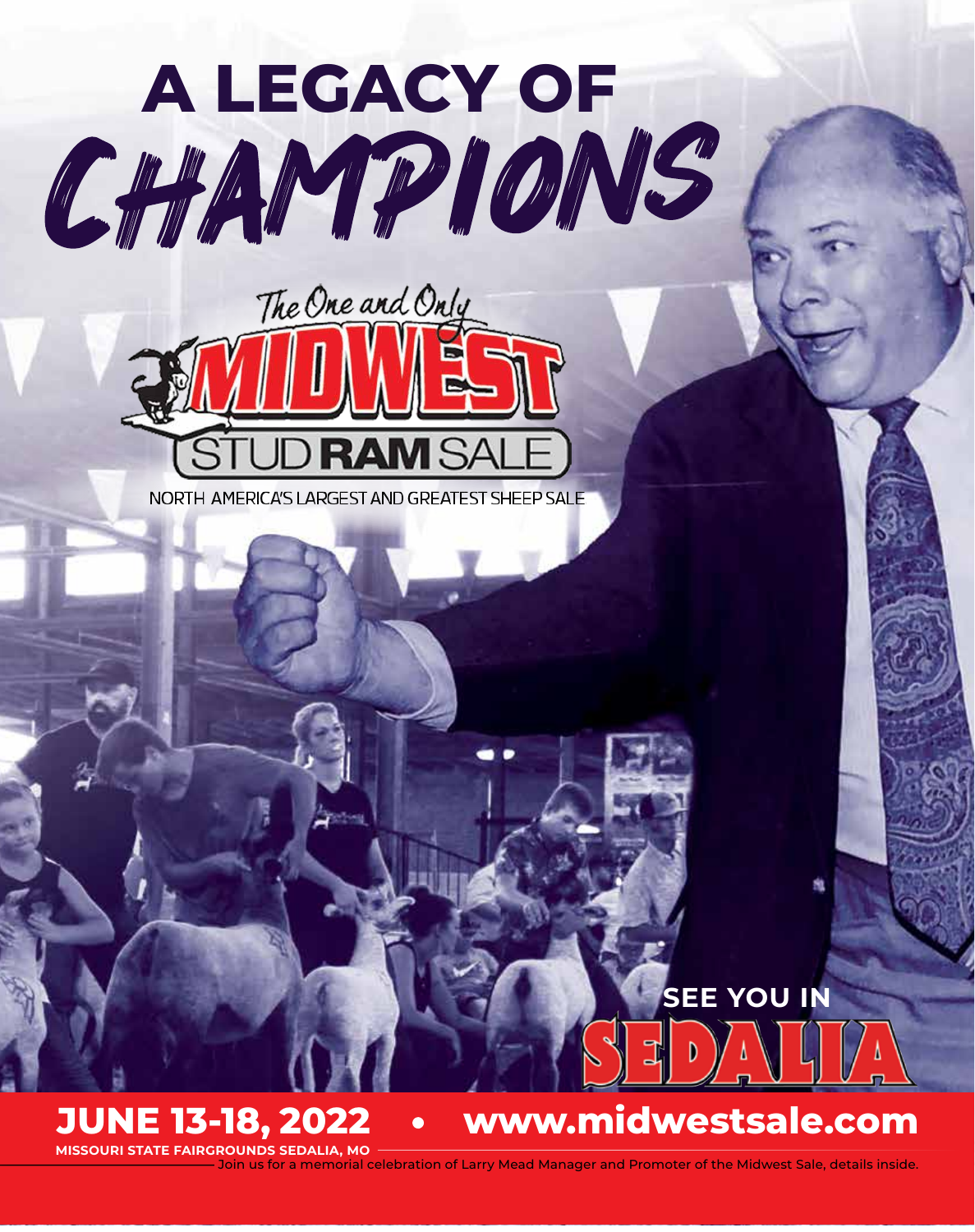# Supplements that work as hard as you do. Supplements that work applements that w

# **GOLDEN TICKET™**

- Helps support bloom and growth
- Optimizes muscle explorement
	- $\blacksquare$  Supports feed intake during times of stress

# **CHAMPION DRIVE™**

- Supports muscle at cover development
	- Fat cover neutral

### **ULTRA FULL®** ■ Supports lower

- Supports lower a body fill
- Designed for optimal expansion

### **POWER FUEL®**

- Supports body condition and Supports body condition and end of the performance  $\blacksquare$  Supports body
- Helps optimize fat cover
	- Helps support immune function

### **FITTER® 35** (Slow Burn) **FITTER<sup>®</sup> 52** (Aggressive) **FITTER<sup>®</sup> 35** (Slow B

- Helps support muscling ■ Helps optimize body fat
	-

### **HEAVY WEIGHT®**  $H$  Helps optimize factors  $\mathbf{r}$

- Helps optimize fat cover
	- $\mathbb{P}^*$   $\blacksquare$  Helps support growth by optimizing feed intake

### **DEPTH CHARGE®**  $\mathbb{R}^{\mathbb{R}^{\mathbb{Z}} \times \mathbb{Z}}$  befind change

- Supports "fill" and volume
	- Helps support a full physical appearance for show day

### **WITH CLARIFLY® FLY CONTROL**

communication in young

livestock

**FLY CONTROL** 

■ Prevents the emergence of horn flies, face flies, **PALACE IS A HOUSE flies and stable** and the flies from manure

### **ALLEVIATE® ALLEY**

- Supports ruminal health Supports ruminal health a Territor optimal performance **For Supports ruminal head**
- **FITTERS** Designed to support proper pH in stressful situations **FITTER® 52** (Aggressive) situations ■ Helps support muscling

 $\mathbb{Z}$  supplements that works the supplements of  $\mathbb{Z}$ 

⊕

as in the state of the state of the state of the state of the state of the state of the state of the state of the state of the state of the state of the state of the state of the state of the state of the state of the stat



## **A winning combination.**

you get the show look you need.

No matter what your goal, Purina has a feed and supplement to help you get the show look you need. The matter what you has a feed and supplement to help when the suppleme



**Scan the QR code at purinamilla your local retails. to find your local retailer and learn more.**

# ) GREATINESS IN P

management tool

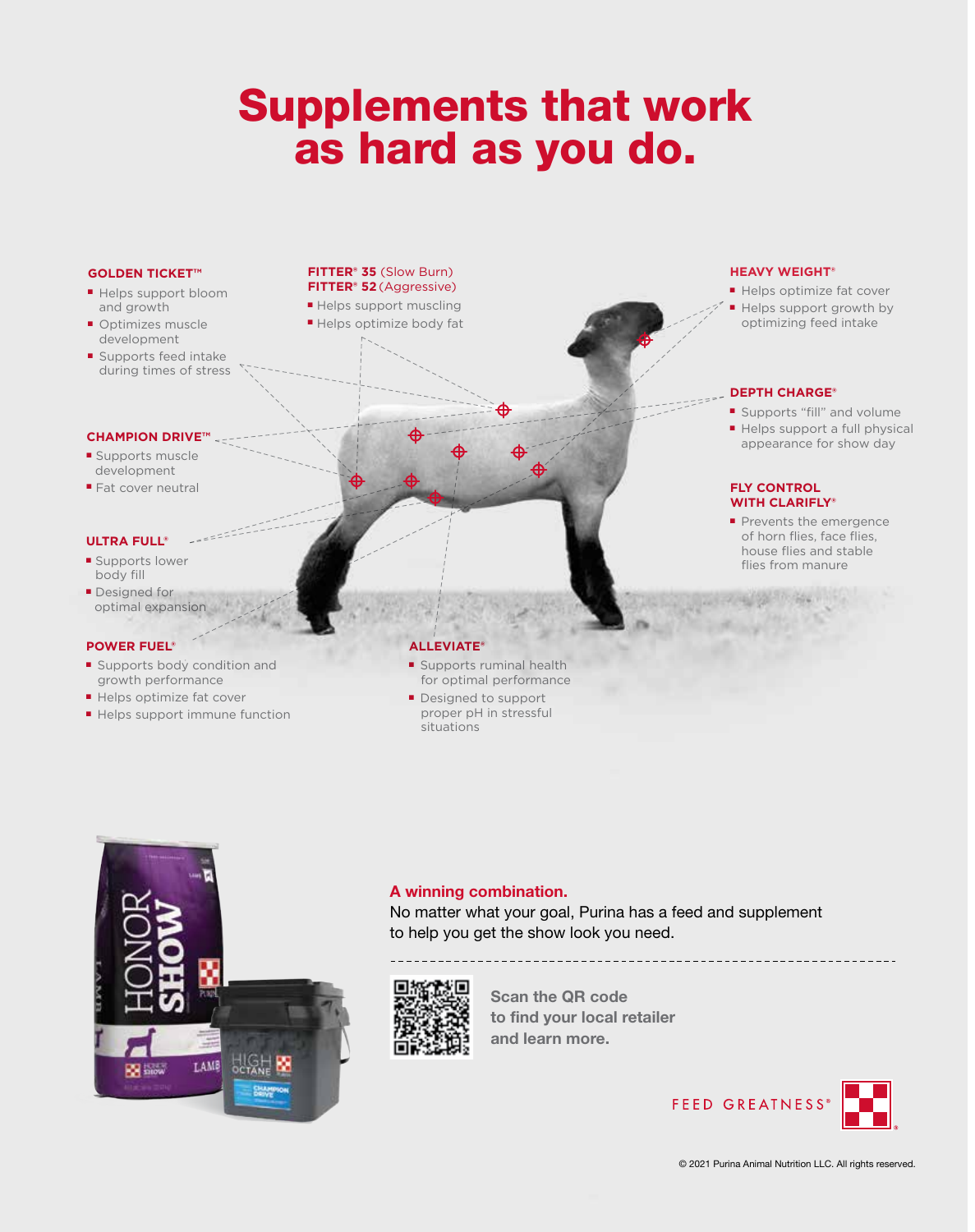# novel designs

WEBSITES PRINT ADS DISPLAY SIGNAGE SOCIAL MEDIA GRAPHICS · ADVERTISING · AND MORE! **CONTACT US TODAY TO GET STARTED ON YOUR NEXT PROJECT!** 

THENOVELDESIGNS.COM INFO@THENOVELDESIGNS.COM